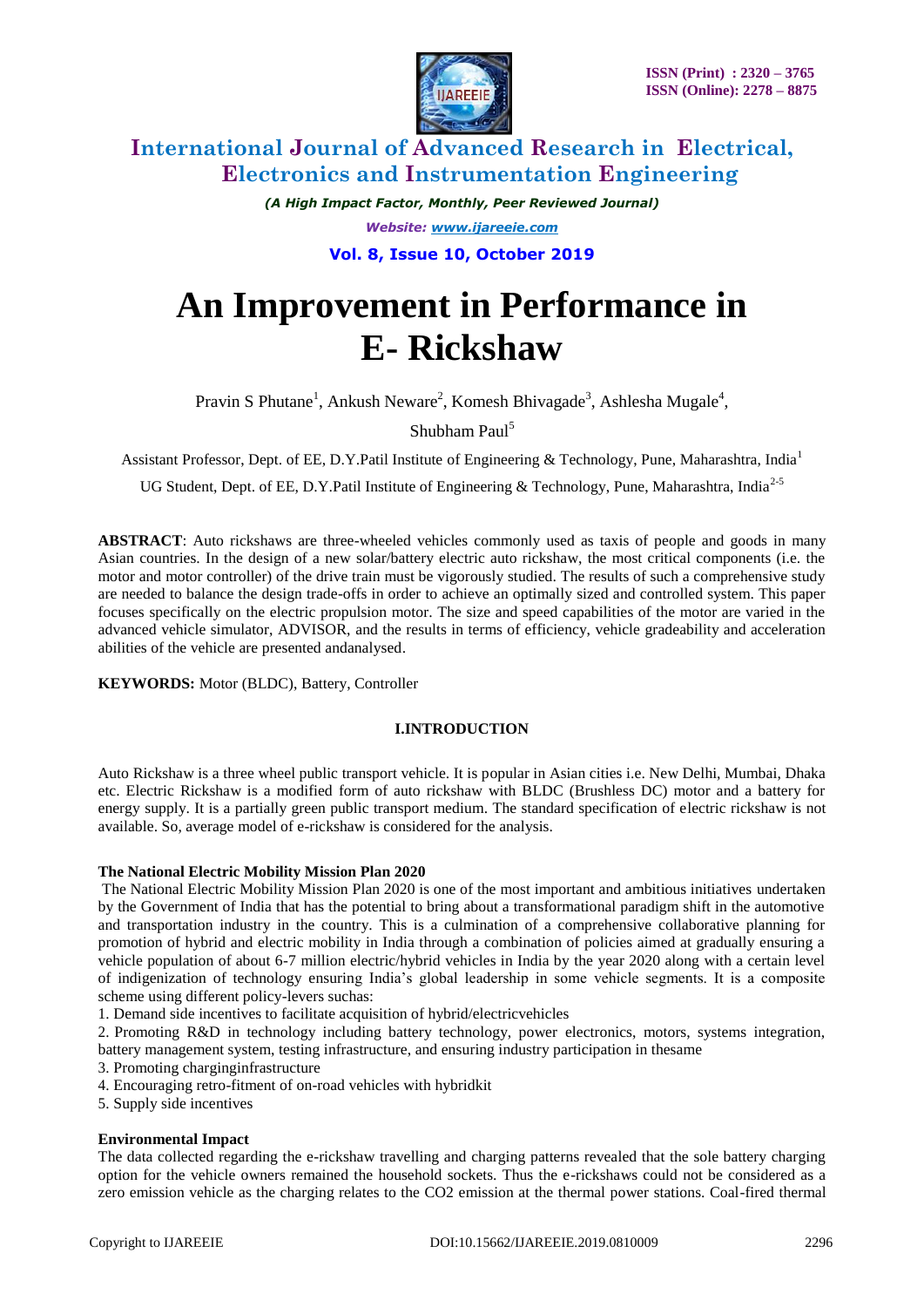

*(A High Impact Factor, Monthly, Peer Reviewed Journal)*

*Website: [www.ijareeie.com](http://www.ijareeie.com/)*

## **Vol. 8, Issue 10, October 2019**

power stations in India have been reported to emit 1.281 kg ofCO2 per unit of electricity generated. Again CO2 emission considering full combustion of LPG (propane base) has been 1.53 kg/litre. Considering combustion of diesel for the two types of three-wheelers the CO2 emission rate has been considered at 2.71 kg/litre. Thus the specific CO2 emission of the motorized three-wheelers for the passenger transportation has been calculated and shown in the results show that the e-rickshaw has been efficient than that of the other motorized versions of threewheelers, whereas the specific CO2 emission is higher than that of the mechanized vanrickshaws.

| Sr<br>No.    | Vehicles                         | <b>Specific CO2 emission</b><br>(gm/passenger-km) |
|--------------|----------------------------------|---------------------------------------------------|
|              | Auto-rickshaw (LPG)              | 23.556                                            |
| $\mathbf{2}$ | Auto-rickshaw (Diesel)           | 21.51                                             |
| 3            | Mechanized Van-rickshaw (Diesel) | $4.46 - 11.38$                                    |
| 4            | E-rickshaw                       | 19.129                                            |

Table 1.Vechicle Co2 Emission

#### **II. METHODOLOGY**

The three-wheeled vehicles, as mentioned earlier, have an important role in public transport sector in West Bengal. In this study the performance of e-rickshaws were studied and compared to other forms of three-wheeled public transport vehicles to check the merits. Data regarding the operating condition of the vehicles have been collected by conducting primary surveys with formatted questionnaires among the operators, union members, drivers, and commuters at major urban and suburban areas where e-rickshaws have started operating. The energy consumption data has been measured with energy meters that were supplied to the vehicle owners. The distance transverse for a day was measured from the vehicle odometers, corresponding to the intervals of battery charging. Each set of data were collected over a week for checking the travel pattern of energy consumption of such vehicles. Again, this study took into account the energy consumption for other types of three-wheeled vehicles, and was compared to that of the e-rickshaw for a comparative analysis. The specific energy consumption was calculated for the collected data. The cost of energy consumption for the e-rickshaws has been calculated based on the electricity tariff of the respective household electric utilities of the region. This is because the sole charging point for the vehicles has been the household sockets. In the survey conducted the electric utilities involved were CESC Ltd. and WBSEDCL (West Bengal State Electricity Distribution Company Ltd.), and for both the utilities the tariff was around INR 6.40/kWh, taking into account the usage of electricity for e- rickshaw battery charging. Due to the use of petroleum based fuels in the other form of vehicles, there remained the issue of environmental impact due to public transportation. In West Bengal, majority of the power supplied to the grid has been based on coal fired thermal powerplants.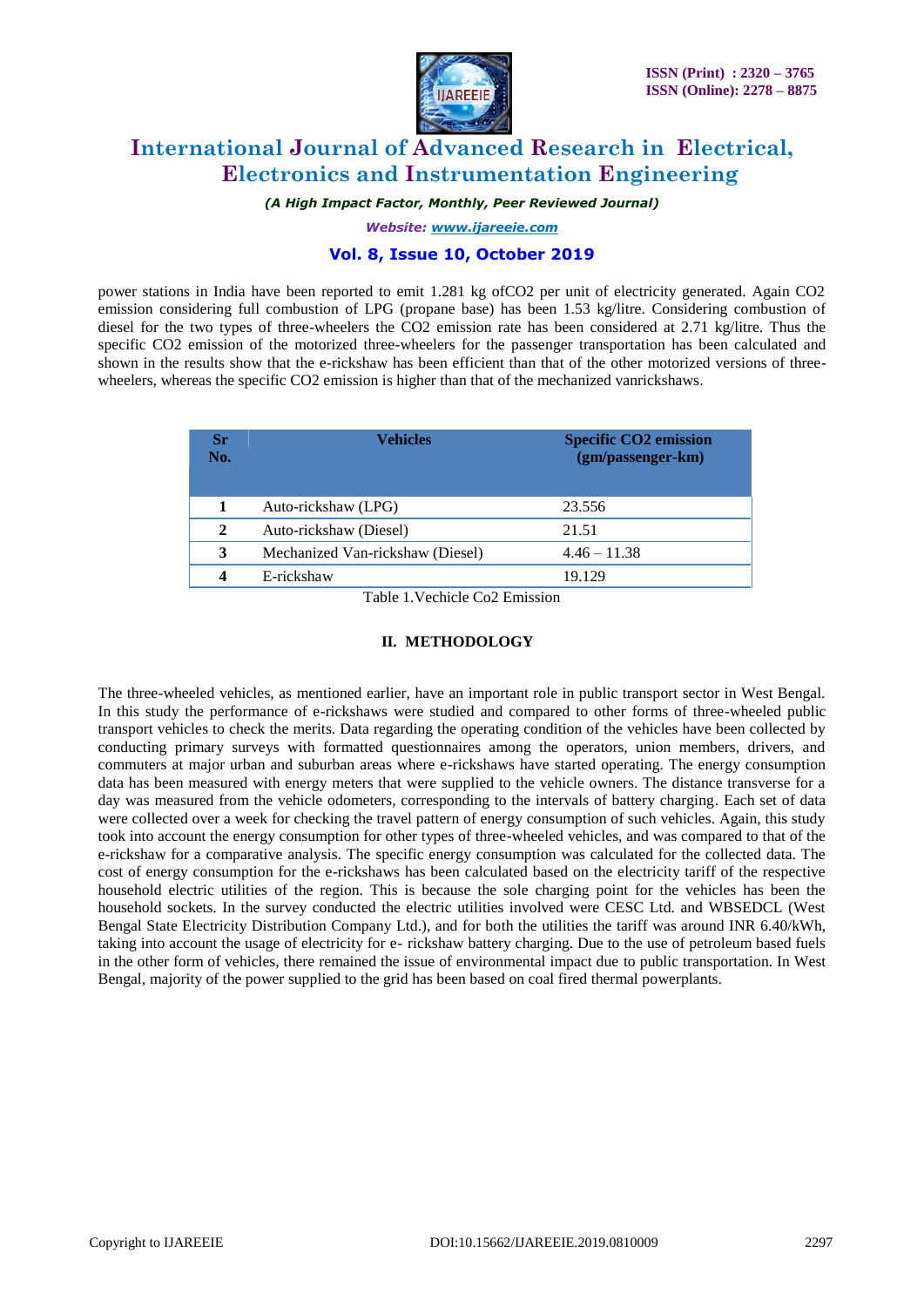

*(A High Impact Factor, Monthly, Peer Reviewed Journal) Website: [www.ijareeie.com](http://www.ijareeie.com/)* **Vol. 8, Issue 10, October 2019**



Fig.1 Design Of E Rickshaw

# **III. WORKING MODEL OFE-RICKSHAW**



# **IV. ENERGY EFFICIENCY ENHANCEMENT**

The focus was to minimize the use of energy (watt-hours) per kilometer of travel. A typical electric three-wheeler auto consumed 80 Wh/km on Indian roads in early 2017. Because this was considered excessive, a goal was established to reduce consumption to 45 Wh/km. It then appeared to be an impossible task. Brushless dc electric motors or switched reluctance motors were designed to replace induction motors. Tires were improved to lower rolling resistance, and attempts were made to reduce the weight of the vehicle. Finally, creating better vehicle aerodynamics helped in enhancing energy efficiency. Over the last ten months, most auto manufacturers have reduced their products' energy consumption to below 52 wh/km. the 35% reduction in energy usage means that the battery size required to travel a certain distance decreases by 35%. Because the battery dominates the costs of the EV, this reduction is substantial, cutting the subsidy required. More can be accomplished in the future. Distributed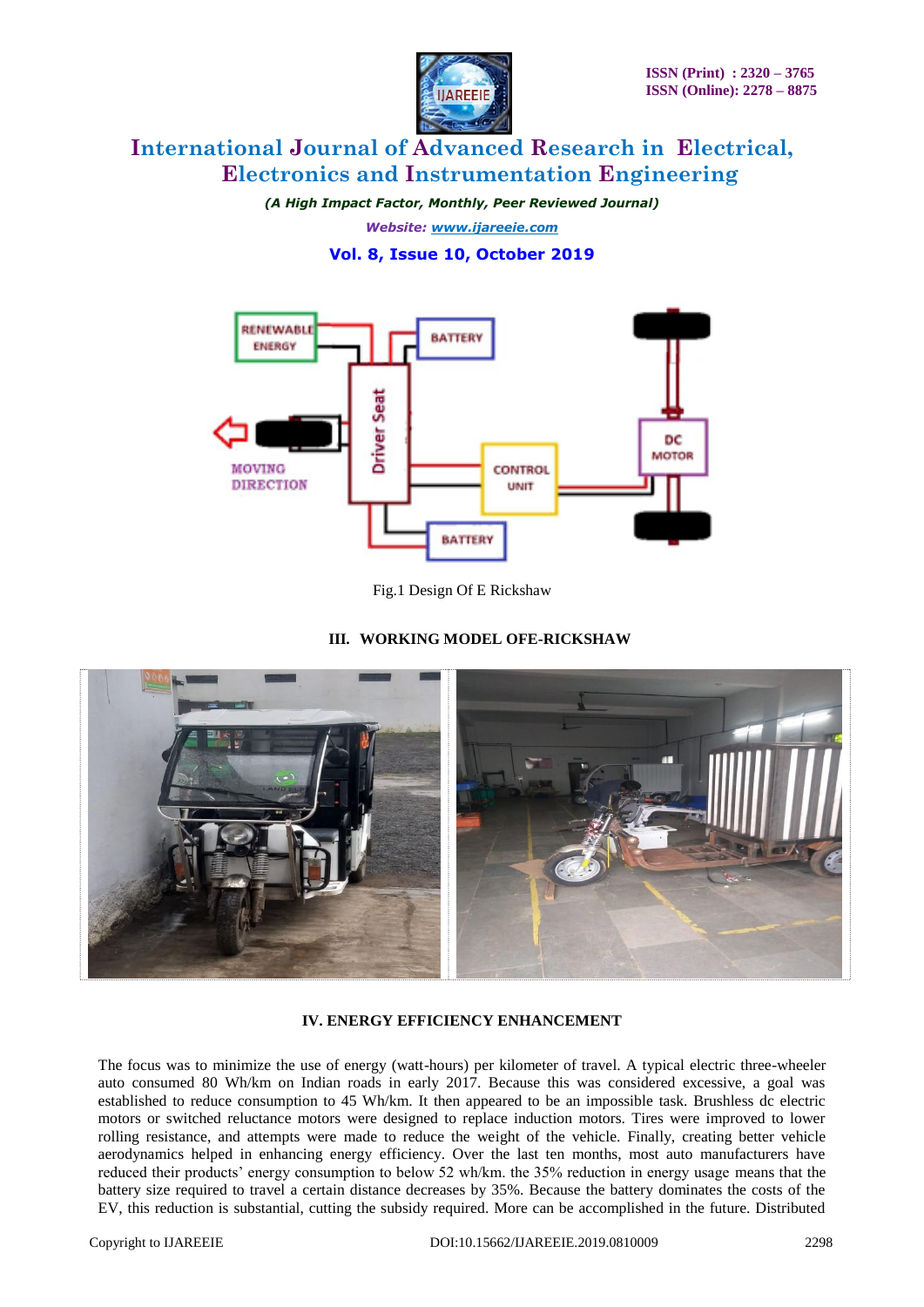

*(A High Impact Factor, Monthly, Peer Reviewed Journal)*

*Website: [www.ijareeie.com](http://www.ijareeie.com/)*

### **Vol. 8, Issue 10, October 2019**

motors will be one way to go. The strategy of enhancing energy efficiency is paying dividends in all kinds of EV's.

### **IV. CHALLENGES**

Due to the regularization of the maximum vehicle speed and the maximum motor capacity, the major challenge of the e-rickshaws would be to meet the present day traffic conditions. If these vehicles are allowed to travel with the main stream traffic, the speed of the rest of the traffic will be restricted, as for the conventional vehicles the energy efficient speed has been much higher. But there has been no proper rule to regularize the operation of e-rickshaws. In most of the places in West Bengal no restrictions on the operating zones and even the number of vehicles has been implemented. Till date the RTAs have not taken into account the case of e-rickshaws as no rule has been included in the Motor Vehicles Act in the State unlike that of Tripura Motor Vehicles Act. Thus the local governing bodies are regularizing the rickshaws by charging monthly toll tax depending on the municipalities where these vehicles have been operating. But the problem remains as the number of these e-rickshaws is still not controlled by the unions, resulting in an increasing fleet of e-rickshaws. The major reason of this out-break is unemployment in the state. Due to very less number of industrial activities the opening in the job sector has been very limited. Hence, the e-rickshaw has become the source of income for many.

#### **V. RESULT AND DISCUSSION**

In the fig 2 in passenger transportation, the auto-rickshaws have been the mostly utilized form that operates for both medium and short distance commute. Taking into account the driving pattern and technical characteristics, autorickshaws have been a good option for vehicle electrification. The average fuel consumption of the auto-rickshaws was found to be around 6.04 litres/day of auto LPG for the scenario of India. Again parallel running of both auto-rickshaws and e-rickshaws by replacing a certain percentage of the former by e-rickshaws showed the economic and environmental benefits. But e-rickshaws have already emerged in the road transport sector. The data collected from the various surveys, revealed that the specific energy consumption of the present e-rickshaws have been the least among the other forms of public road transport vehicles. The average specific energy consumption of the e-rickshaws have been calculated to be around 53.76 kJ/passenger-km the comparison of the specific energy consumption for different types of public road transport vehicles.





### **VI. CONCLUSION**

The battery operated e-rickshaws have become an important part of the transport system of the state of Delhi, and there is a need to regularize the operation of these rickshaws. The rickshaws have impacted the socio-economic status of a large number of people in the city, and its role in the income generation can be seen as 89% of e-rickshaw drivers saw increase in their salaries from their previous employment, and 39% of the surveyed rickshaw drivers